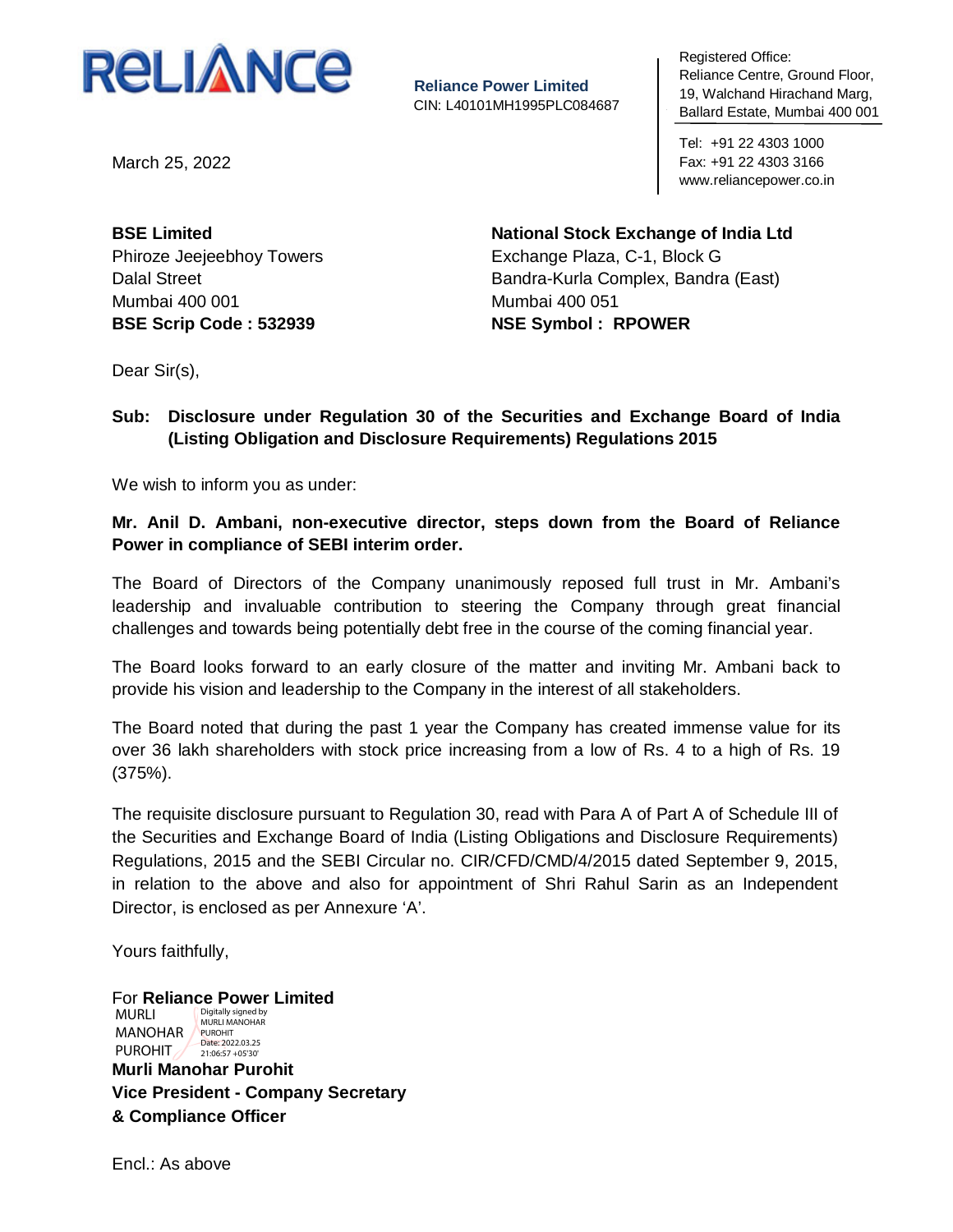

#### **Annexure A**

Information as per Regulation 30 of the Securities and Exchange Board of India (Listing Obligations and Disclosure Requirements) Regulations, 2015 read with Circular No. CIR/CFD/CMD/4/2015 dated September 9, 2015 issued by the SEBI as regards change in Directorate of the Company:

#### **(a) Cessation of Shri Anil D Ambani as Director**

|     | <u>Sr. No. Particulars</u>                                                                                | <b>Details</b>       |
|-----|-----------------------------------------------------------------------------------------------------------|----------------------|
| (a) | Name of Director                                                                                          | : Shri Anil D Ambani |
| (b) | Reason for change viz. : Resignation<br>appointment, resignation,<br>removal, death or otherwise          |                      |
| (c) | Date of appointment $\rightarrow$ : March 25, 2022<br>cessation (as applicable) &<br>terms of appointment |                      |
| (d) | Profile (in case of : Not Applicable<br><b>Brief</b><br>appointment)                                      |                      |
| (e) | Disclosure of relationships :<br>between directors (in case of<br>appointment of a director)              | Not Applicable       |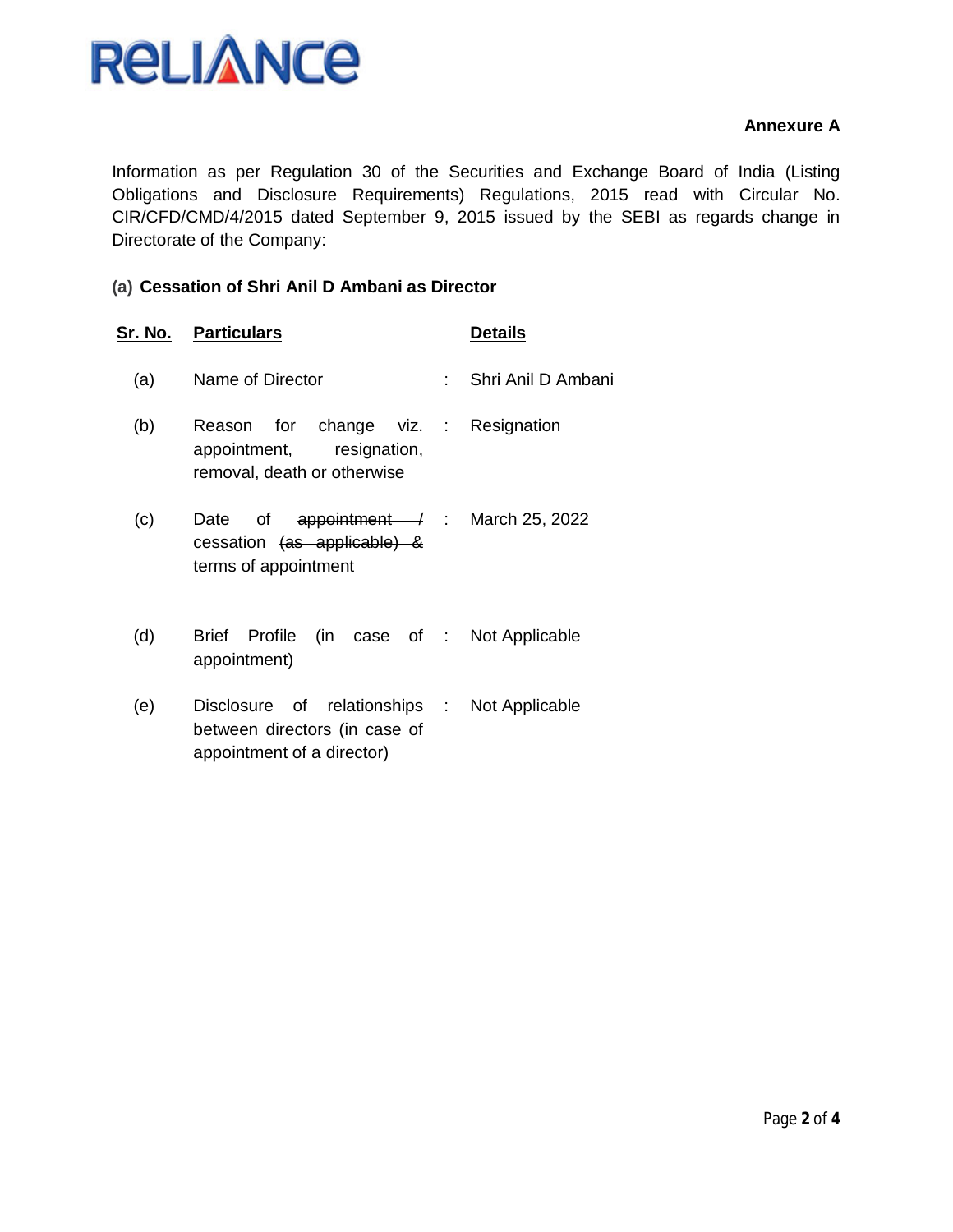

## **(b) Appointment of Shri Rahul Sarin as an Independent Director**

| Sr. No. | <b>Particulars</b>                                                                                     |                                                                                                                                                                                 | <b>Details</b>                                                                                                                        |
|---------|--------------------------------------------------------------------------------------------------------|---------------------------------------------------------------------------------------------------------------------------------------------------------------------------------|---------------------------------------------------------------------------------------------------------------------------------------|
| (a)     | Name of Director                                                                                       | ÷.                                                                                                                                                                              | Shri Rahul Sarin                                                                                                                      |
| (b)     | change<br>for<br>Reason<br>appointment,<br>resignation,<br>removal, death or otherwise                 |                                                                                                                                                                                 | viz. : Appointment                                                                                                                    |
| (c)     | of<br>appointment<br>Date<br>$\frac{1}{2}$<br>cessation (as applicable) &                              |                                                                                                                                                                                 | March 25, 2022                                                                                                                        |
|         | terms of appointment                                                                                   | Appointed as an Additional Director in<br>the capacity of Independent Director for<br>a term of 5 consecutive years subject to<br>approval of members at the General<br>Meeting |                                                                                                                                       |
| (d)     | Profile<br><b>Brief</b><br>(in<br>case<br>appointment)                                                 |                                                                                                                                                                                 | of : Please refer Annexure 'l'                                                                                                        |
| (e)     | <b>Disclosure</b><br>of relationships :<br>between directors (in case of<br>appointment of a director) |                                                                                                                                                                                 | Not related to any of the directors of the<br>Company                                                                                 |
| (f)     | Other details                                                                                          | ÷                                                                                                                                                                               | Shri Rahul Sarin is not debarred from<br>holding the office of director by virtue of<br>any SEBI order or any other such<br>authority |